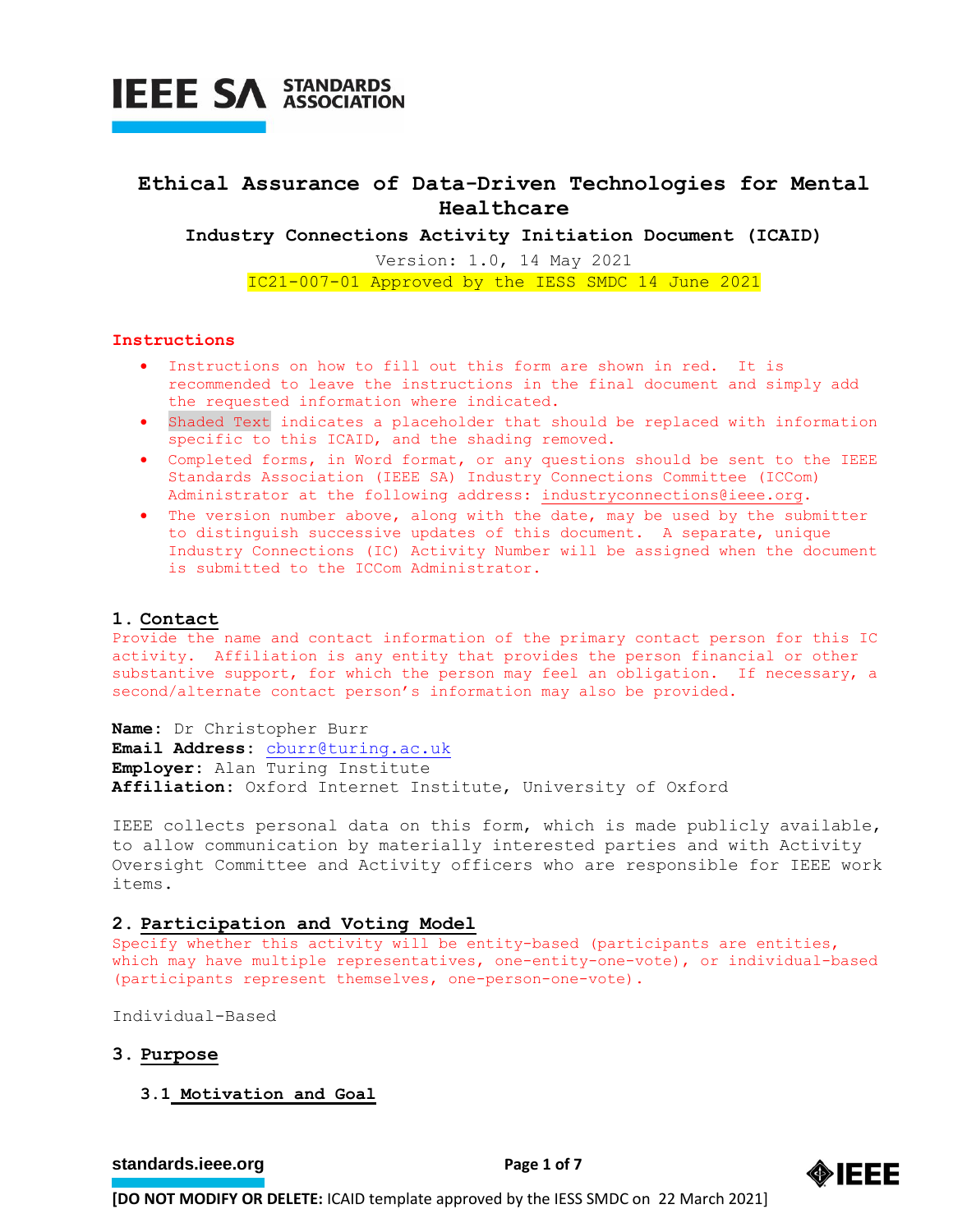Briefly explain the context and motivation for starting this IC activity, and the overall purpose or goal to be accomplished.

As the principal investigator "PI" for a project funded by the UKRI's Trustworthy Autonomous Hub, I will be developing a methodology and framework for the ethical assurance of data-driven technologies, including automated decision-making systems, used in mental healthcare. Ethical assurance is an approach to project/system documentation, deliberation, and transparent stakeholder communication that facilitates the ethical governance of technological project development.

The purpose of this IC activity is to extend this project by exploring whether/how *ethically-oriented technical standards* could be developed to *support the assurance* of properties such as patient autonomy, respect for mental integrity, and explainability. Although the focus of the activity is on the methodology and framework of ethical assurance, there will be significant overlap with existing programmes that focus on the development of standards (e.g. IEEE Global Initiative on Ethics of Autonomous and Intelligent Systems). As such, there is also the possibility of mutual support and development between existing industry connection programmes, as the focus on assurance (and also governance) may expose gaps for further research and development.

### **3.2 Related Work**

Provide a brief comparison of this activity to existing, related efforts or standards of which you are aware (industry associations, consortia, standardization activities, etc.).

As mentioned, there is significant overlap with the IEEE Global Initiative on Ethics of Autonomous and Intelligent Systems, and its mission to "ensure every stakeholder involved in the design and development of autonomous and intelligent systems is educated, trained, and empowered to prioritize ethical considerations". By focusing on *participatory assurance*, the project I am proposing will engage in deliberative exercises with affected stakeholders, industry representatives, and policy-makers to ensure that the assurance of digital mental healthcare technologies promote individual and social welfare.

However, there is also an abundance of external projects that are related. For example, there is overlap with existing efforts to bolster [cybersecurity](https://www.beckyinkster.com/cybersecuritybackground)  [in digital mental health](https://www.beckyinkster.com/cybersecuritybackground) (a project led by Becky Inkster and Alissa Knight), to [develop governance toolkits](https://www.weforum.org/whitepapers/global-governance-toolkit-for-digital-mental-health) (a project by the World Econonmic Forum), and to identify current and developing trends in how intelligent and autonomous systems will shape the future of [mental healthcare](https://topol.hee.nhs.uk/wp-content/uploads/HEE-Topol-Review-Mental-health-paper.pdf) (a project run by the UK's National Healthcare Service).

### **3.3 Previously Published Material**

Provide a list of any known previously published material intended for inclusion in the proposed deliverables of this activity.

# **[standards.ieee.org](http://standards.ieee.org/)**<br> **Page 2 of 7**

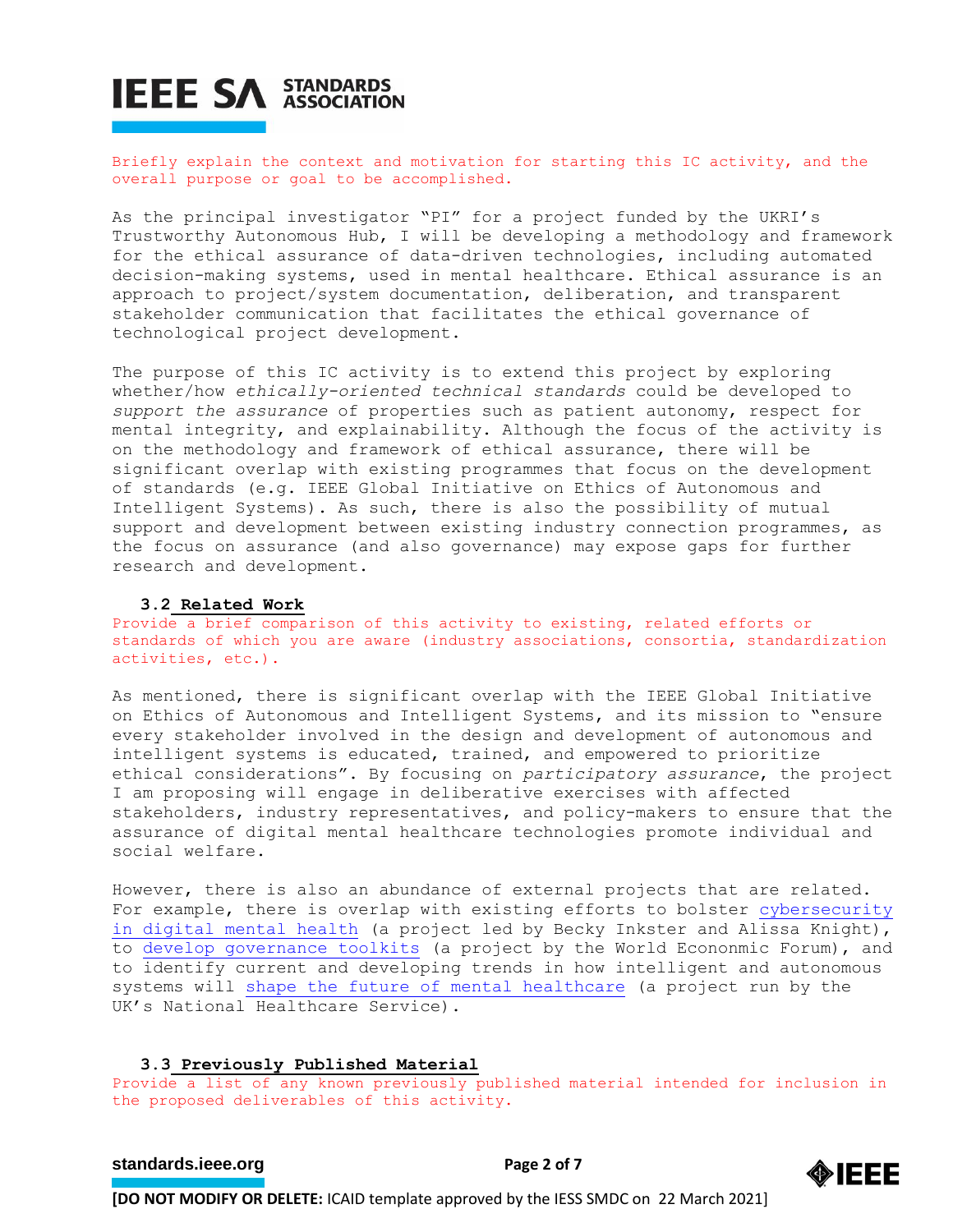- Burr, C., Morley, J., Taddeo, M., & Floridi, L. (2020). Digital Psychiatry: Risks and Opportunities for Public Health and Wellbeing. IEEE Transactions on Technology and Society, 1(1), pp. 21–33.
- Burr, C., & Floridi, L. (2020). Ethics of Digital Well-Being. Springer.
- Burr, C., & Morley, J. (2020). 'Empowerment or Engagement? Digital Health Technologies for Mental Healthcare'. In C. Burr and S. Milano (Eds.) The 2019 Yearbook of the Digital Ethics Lab, pp. 67–88.
- Morley J, Machado CCV, Burr C, Cowls J, Joshi I, Taddeo M, Floridi L. (2020). The ethics of AI in health care: A mapping review. Social Science & Medicine. 260, 113172.

# **3.4 Potential Markets Served**

Indicate the main beneficiaries of this work, and what the potential impact might be.

The focus of this project will be to explore how ethical assurance—supported by ethically sound and rigorous standards—can a) promote trust in the use of digital technologies for mental healthcare and b) support transparent communication between stakeholders. While the starting point for this project will be the public sector and the governance needs that arise in this context (e.g. formal healthcare systems, public health), it is recognized that the needs of industry and developers must be considered due to the close interaction between public and private interests (e.g. procurement of technology in private-public partnerships).

# **3.5 How will the activity benefit the IEEE, society, or humanity?**

Even prior to the global pandemic caused by the spread of SARS-CoV-2, the incidence of common mental health disorders had been rising globally. For example, the World Health Organisation stated that between 2005 and 2015 the total estimated number of people living with depression increased by 18.4% and  $14.9\%$  for anxiety disorders<sup>1</sup>. Emerging evidence has suggested that these figures have continued to rise as a result of myriad social factors caused by the pandemic (e.g. social isolation, economic and health anxieties), and have further exacerbated existing socioeconomic inequities in health outcomes<sup>2</sup>. Unfortunately, a lack of trust in healthcare institutions within some communities and the absence of sufficient social license in digital alternatives for healthcare means that there are potentially many missed opportunities for digital mental healthcare. By focusing on the

# **[standards.ieee.org](http://standards.ieee.org/)**<br> **Page 3 of 7**



<sup>&</sup>lt;sup>1</sup> World Health Organisation, 'Depression and Other Common Mental Disorders: Global Health Estimates', World Health Organisation, Geneva, 2017.

[https://www.who.int/mental\\_health/management/depression/prevalence\\_global\\_health\\_estimates/en/](https://www.who.int/mental_health/management/depression/prevalence_global_health_estimates/en/)

<sup>2</sup> [https://www.health.org.uk/news-and-comment/blogs/emerging-evidence-on-covid-19s-impact-on-mental-health-and](https://www.health.org.uk/news-and-comment/blogs/emerging-evidence-on-covid-19s-impact-on-mental-health-and-health)[health](https://www.health.org.uk/news-and-comment/blogs/emerging-evidence-on-covid-19s-impact-on-mental-health-and-health)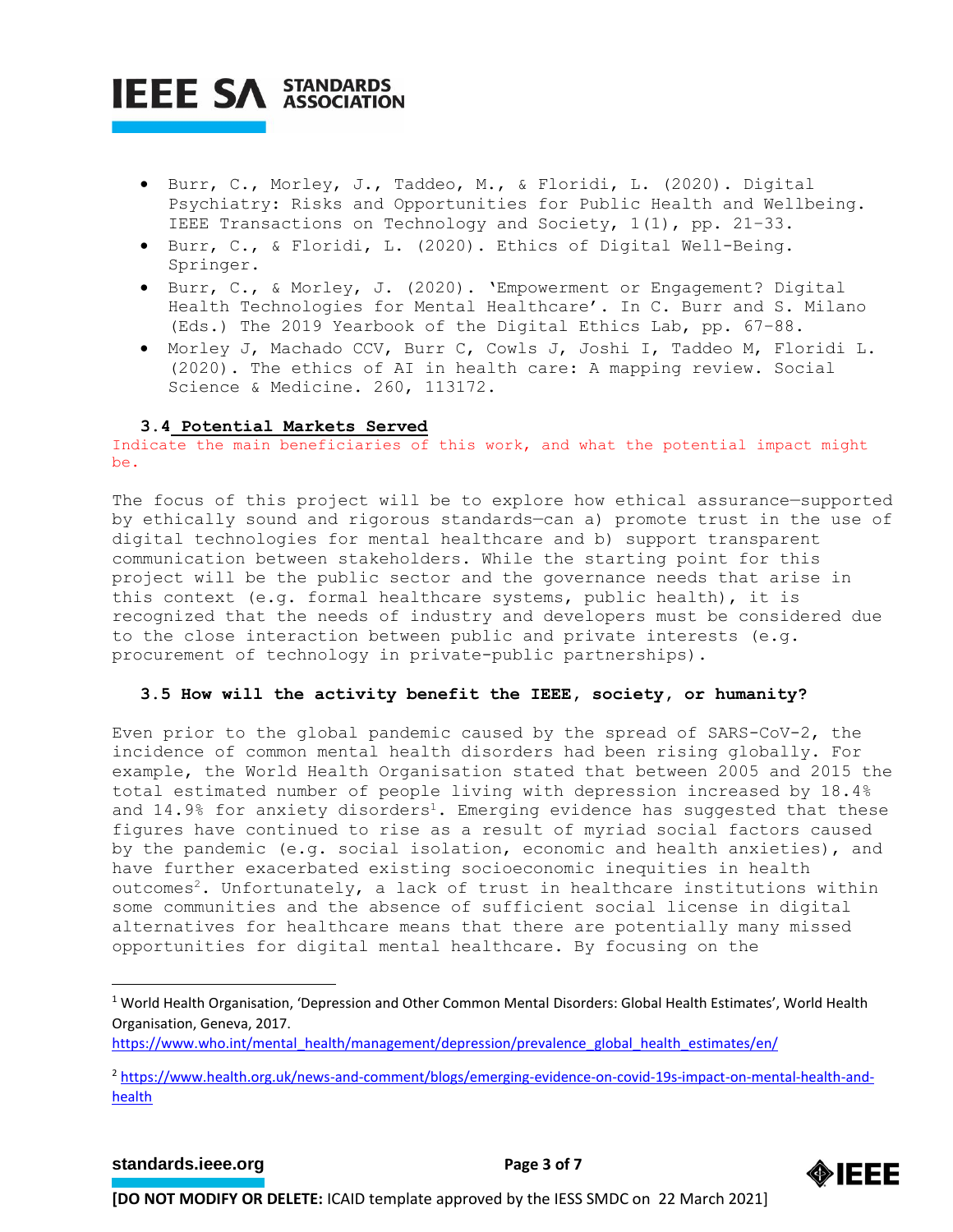*participatory assurance* needed to establish trust and social license, this project will seek to develop the social preconditions for improving the mental health outcomes of affected indiviuals and groups. In doing so, the project will also build upon and extend existing efforts of the IEEE (see above).

# **4. Estimated Timeframe**

Indicate approximately how long you expect this activity to operate to achieve its proposed results (e.g., time to completion of all deliverables).

## **Expected Completion Date:** 06/2023

IC activities are chartered for two years at a time. Activities are eligible for extension upon request and review by ICCom and the responsible committee of the IEEE SA Board of Governors. Should an extension be required, please notify the ICCom Administrator prior to the two-year mark.

# **5. Proposed Deliverables**

Outline the anticipated deliverables and output from this IC activity, such as documents (e.g., white papers, reports), proposals for standards, conferences and workshops, databases, computer code, etc., and indicate the expected timeframe for each.

At present, there are two proposed deliverables for this project:

- 1. An industry-targeted white paper that focuses on how developers and organisations can work with affected stakeholders to identify needs and opportunities for promoting mental health and well-being, while also being receptive to ethical, legal, and social considerations that are likely to limit opportunities for obtaining contracts with public sector health providers.
- 2. Mini-fire side chat interview virtual series with experts highlighting the challenges and needs for practical and open source solutions in utilizing digital technologies in mental healthcare therapeutics.
- 3. A proposal for standards that could underpin and support the assurance of digital technologies in mental healthcare, helping developers operationalize ethical principles, such as patient autonomy and respect for mental integrity.

Opportunities for additional deliverables will be pursued as the project evolves.

# **5.1 Open Source Software Development**

*Indicate whether this IC Activity will develop or incorporate open source software in the deliverables. All contributions of open source software for use in Industry Connections activities shall be accompanied by an approved IEEE Contributor License Agreement (CLA) appropriate for the open source license under which the Work Product will be made available. CLAs, once accepted, are irrevocable. Industry Connections Activities shall comply with the IEEE SA open source policies and procedures and use the IEEE SA open source platform for development of open source software. Information on IEEE SA Open can be found at [https://saopen.ieee.org/.](https://saopen.ieee.org/)* 

# **[standards.ieee.org](http://standards.ieee.org/) EXECUTE: Page 4 of 7**

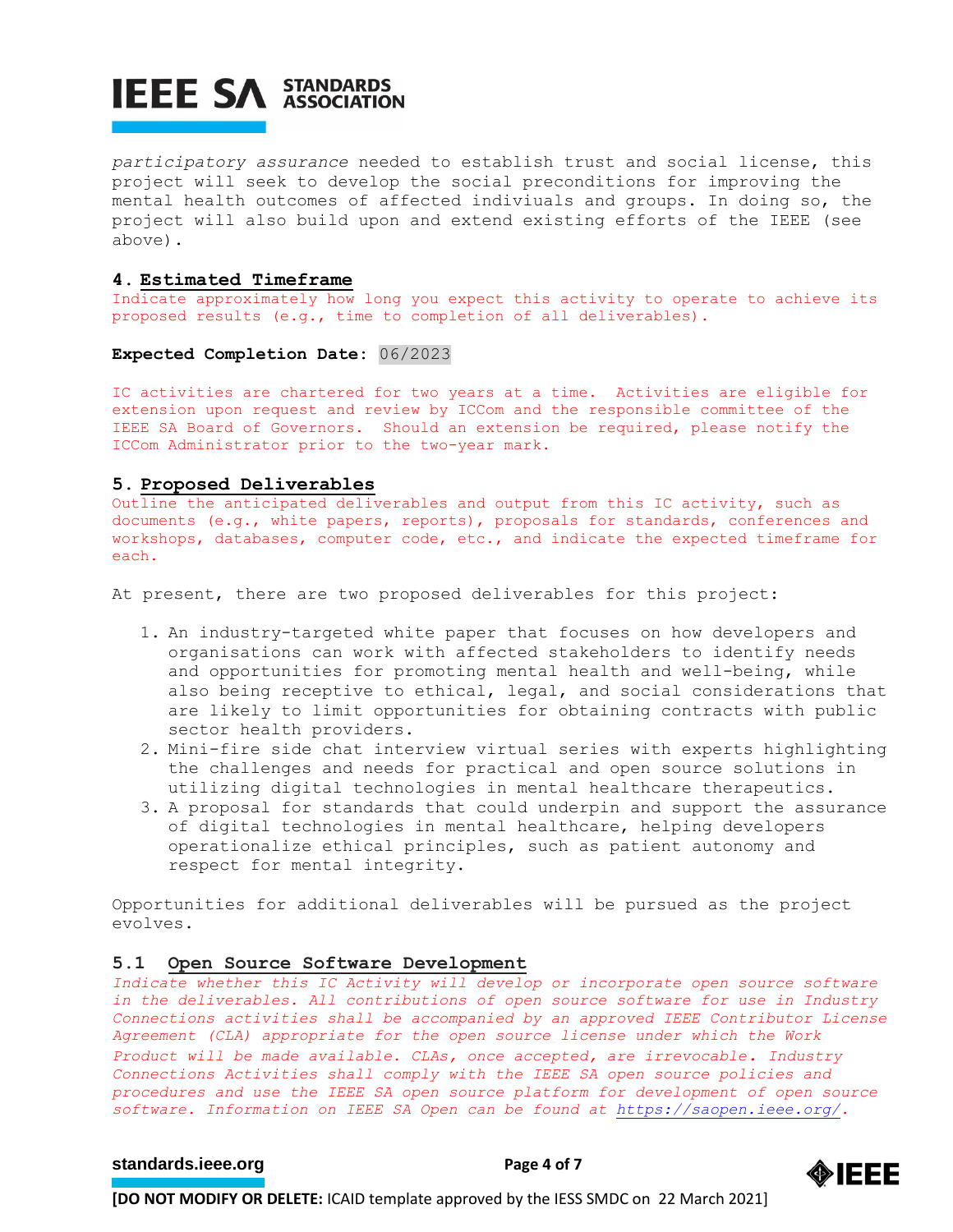

Will the activity develop or incorporate open source software (either normatively or informatively) in the deliverables?: No.

## **6. Funding Requirements**

Outline any contracted services or other expenses that are currently anticipated, beyond the basic support services provided to all IC activities. Indicate how those funds are expected to be obtained (e.g., through participant fees, sponsorships, government or other grants, etc.). Activities needing substantial funding may require additional reviews and approvals beyond ICCom.

There are no funding requirements. Research activities for this project are supported by a grant from the UKRI's TAS Hub and the Alan Turing Institute.

## **7. Management and Procedures**

**7.1 Activity Oversight Committee**

Indicate whether an IEEE Standards Committee or Standards Development Working Group has agreed to oversee this activity and its procedures.

**Has an IEEE Standards Committee or Standards Development Working Group agreed to oversee this activity?:** NO

If yes, indicate the IEEE committee's name and its chair's contact information.

**IEEE Committee Name:** Committee Name **Chair's Name:** Full Name **Chair's Email Address:** who@where

Additional IEEE committee information, if any. Please indicate if you are including a letter of support from the IEEE Committee that will oversee this activity.

IEEE collects personal data on this form, which is made publicly available, to allow communication by materially interested parties and with Activity Oversight Committee and Activity officers who are responsible for IEEE work items.

#### **7.2 Activity Management**

If no Activity Oversight Committee has been identified in 7.1 above, indicate how this activity will manage itself on a day-to-day basis (e.g., executive committee, officers, etc).

Briefly outline activity management structure. IC Program Chair IC Program Secretary – Reporting to IC Program Chair Sub-Program Chairs, Project Workstream Leaders [Reporting into Program Chair] Project Workstream Participants [Reporting into Sub-Program Chairs]

# **[standards.ieee.org](http://standards.ieee.org/) EXECUTE: Page 5 of 7**

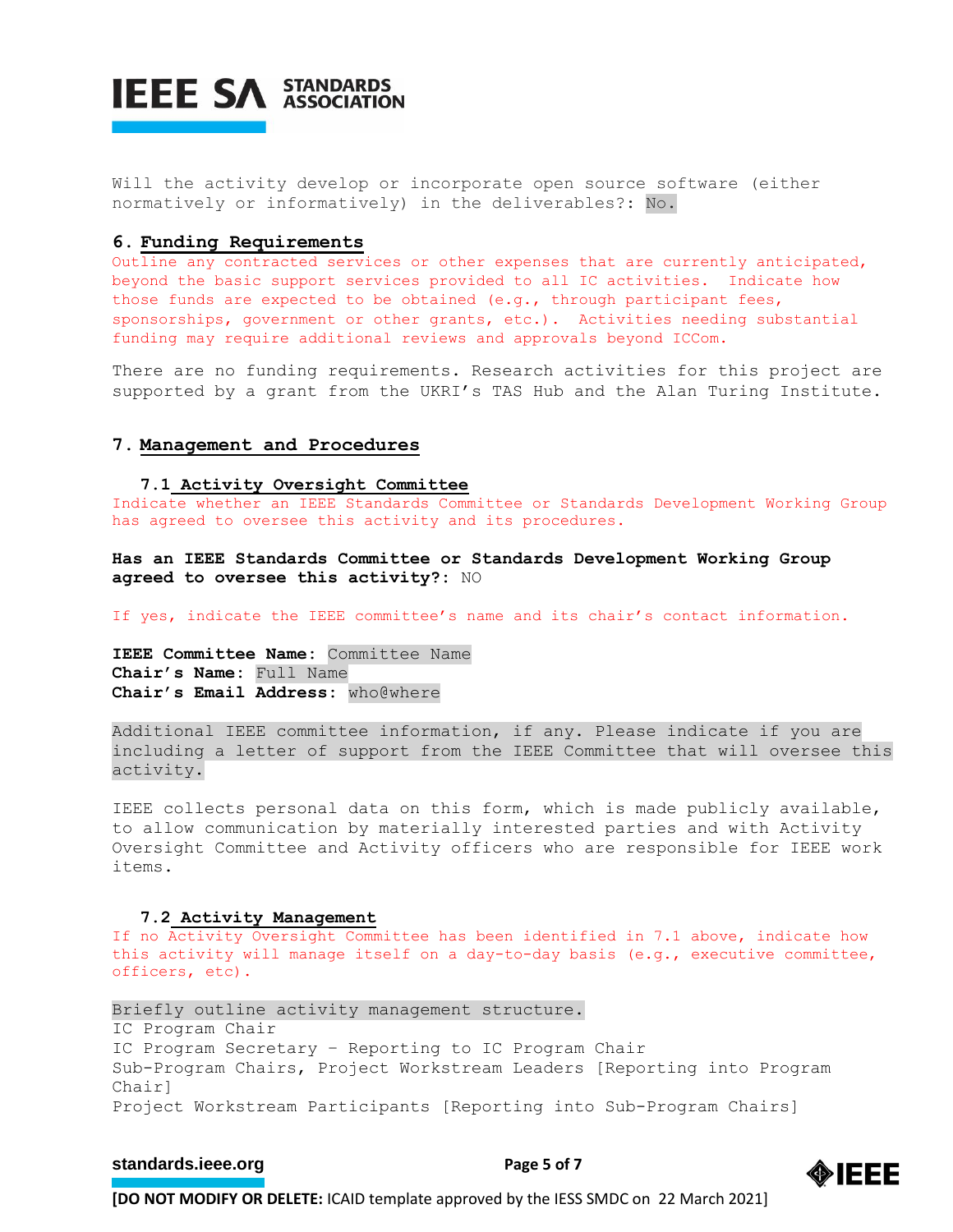

#### **7.3 Procedures**

Indicate what documented procedures will be used to guide the operations of this activity; either (a) modified baseline *Industry Connections Activity Policies and Procedures,* (b) Standards Committee policies and procedures accepted by the IEEE SA Standards

Board, or (c) Working Group policies and procedures accepted by the Working Group's Standards Committee. If option (a) is chosen, then ICCom review and approval of the P&P is required. If option (b) or (c) is chosen, then ICCom approval of the use of the P&P is required.

Specify the policies and procedures document to be used. Attach a copy of chosen policies and procedures.

#### **Industry Connections P&Ps Abridged Version**

# **8. Participants**

# **8.1 Stakeholder Communities**

Indicate the stakeholder communities (the types of companies or other entities, or the different groups of individuals) that are expected to be interested in this IC activity, and will be invited to participate.

There are four broad groups of stakeholder communities that will be involved in this project:

- Academic researchers (e.g. individuals who are involved in clinical psychiatry, human-computer interaction and other relevant disciplines)
- Technology Designers, Developers and System Engineers (e.g. individuals and industry organisations responsible for developing and deploying products and services)
- Policy-makers and Decision-makers (e.g. those working in the public sector who are responsible for implementing technology into formal health care or social care systems).
- Patient representatives and advocacy groups (e.g. charities, NGOs, and third sector organisations who represent the interests of patients and affected stakeholders).

# **8.2 Expected Number of Participants**

Indicate the approximate number of entities (if entity-based) or individuals (if individual-based) expected to be actively involved in this activity.

100

### **8.3 Initial Participants**

Provide a number of the entities or individuals that will be participating from the outset. It is recommended there be at least three initial participants for an

# **[standards.ieee.org](http://standards.ieee.org/) EXECUTE: Page 6 of 7**